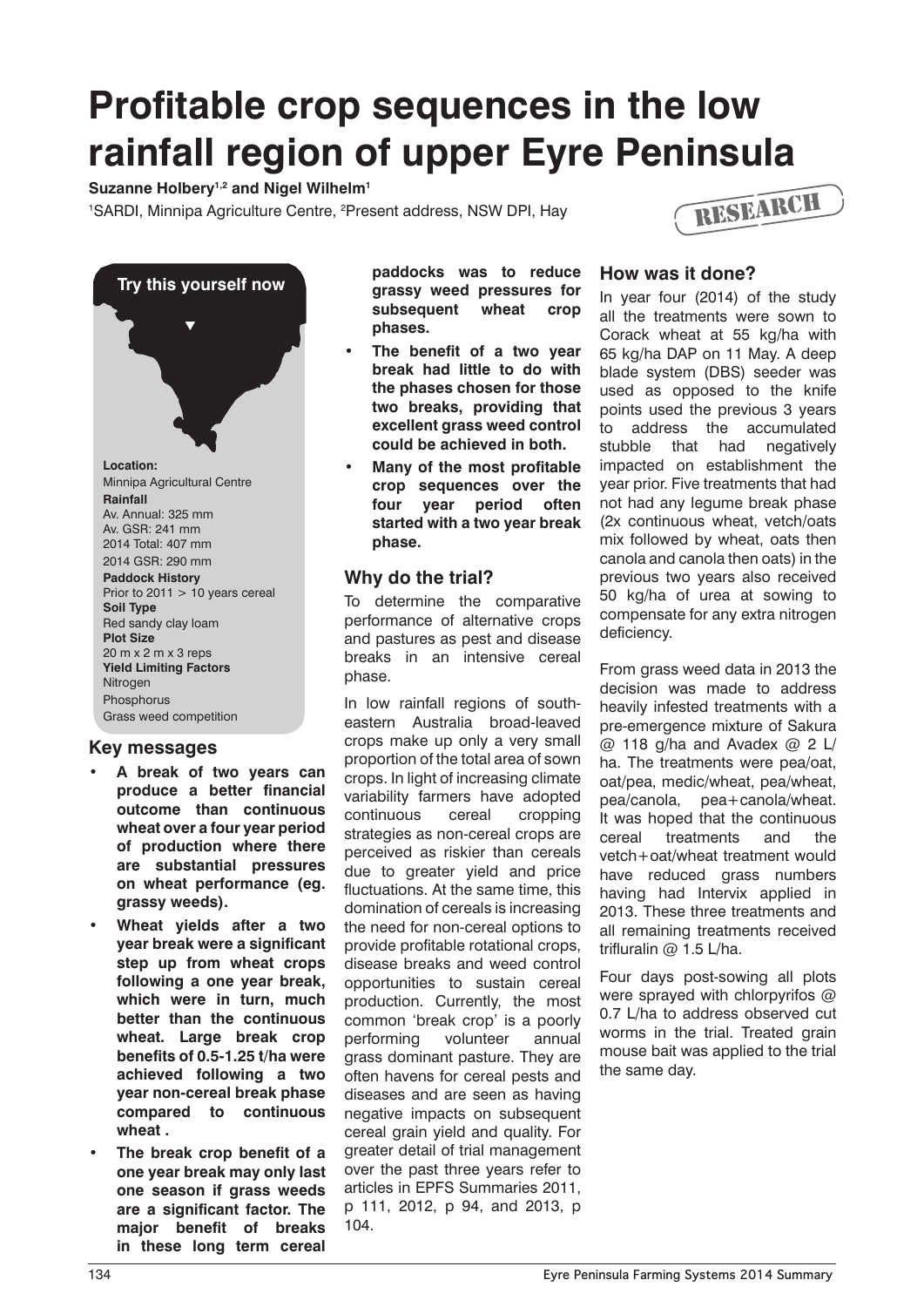On 22 July additional nitrogen was applied in the form of urea. Treatments were assessed using soil mineral nitrogen data and fertiliser application to determine<br>available mineral nitrogen. nitrogen. Treatments with calculated levels of ≤ 100 kg/ha (canola/medic, medic/oats, pea/canola, canola/ pea, oats/medic, fallow, medic/ canola, medic/regenerated medic & canola) mineral nitrogen received 60 kg/ha urea, whilst treatments with 101-120 kg/ha (pea/oats, pea/ wheat, pea & canola/wheat, oats/ pea, Angel medic/wheat, Jaguar medic/wheat, sulla, vetch & oats/ wheat, canola/oats) received 30 kg/ha. The two continuous cereals treatments and oats/canola had greater than 120 kg/ha mineral N and did not receive any additional fertiliser.

On the 6 August all treatments<br>were visually assessed for visually assessed for the presence of broad-leaved weeds. As a result all treatments excluding oats/medic, fallow, and medic/oats were sprayed with 2, 4-D (2-ethylhexyl ester) @ 0.6 L/ ha. On 15 August as a response to observed stripe rust in the district the trial was aerial sprayed with tebuconazole @ 0.29 L/ha.

Grass weeds were measured on 12 September when the wheat was flowering. Dry matter cuts were also taken at this time.

# **What happened?** *Soils*

Pre sowing soil water measured in the 0-90 cm profile on 14 April were similar across all treatments

(which were all seeded to wheat in 2013 as well).

Following the application of nitrogen in the form of Urea either at sowing in the case for sequences that had not experienced a legume break or either in-crop for the remaining treatments, the total nitrogen available to the crop ranged between 112 and 145 kg/ha. Given that a wheat crop requires approximately 50 kg/ha nitrogen to produce one tonne of grain there was enough N for a 2-3 t/ha yield across all treatments.

*Rhizoctonia solani AG8* varied only slightly across the treatments. Levels across all treatments were lower than what is generally required for crop damage and subsequent vield loss.

*Table 1 Presence of Rhizoctonia solani AG8 in the soil pre-sowing, soil moisture from 0-.9m pre-sowing, total mineral N present in the soil, nitrogen available to the crop including soil N and fertiliser N, plant establishment counts, flowering biomass in 2014. Treatments in bold had extra N applied with the seed*

| 2014                                          | <b>Rhizoctonia</b><br>solani AG8 | Soil<br>moisture<br>0-90cm | <b>Total</b><br>mineral<br><b>Nitrogen</b><br>0-90cm | <b>Nitrogen</b><br>available<br>@<br>sowing | <b>Plant</b><br>est.<br>counts | <b>Flowering</b><br>biomass |
|-----------------------------------------------|----------------------------------|----------------------------|------------------------------------------------------|---------------------------------------------|--------------------------------|-----------------------------|
|                                               | 7 Apr                            | 14 Apr                     | 14 Apr                                               | 11 May                                      | 29 May                         | 12 Sep                      |
| 2011 outcome / 2012 outcome                   | log<br>(pgDNA/g)                 | mm                         | kg/ha                                                | kg/ha                                       | plants/<br>m <sup>2</sup>      | t/ha                        |
| 1 WHEAT grain / WHEAT grain                   | $0.75^{ab}$                      | 156                        | 111                                                  | 145                                         | 81 <sub>abc</sub>              | 9.5                         |
| 2 WHEAT grain / WHEAT grain                   | 1.31 <sup>ab</sup>               | 156                        | 90                                                   | 124                                         | 50 <sup>d</sup>                | 10.7                        |
| 3 ANG MEDIC seed / WHEAT grain                | 1.71a                            | 163                        | 100                                                  | 126                                         | 87 <sub>abc</sub>              | 11.7                        |
| 4 VETCH+OATS hay / WHEAT grain                | 1.32 <sup>ab</sup>               | 154                        | 81                                                   | 129                                         | 64 <sup>cd</sup>               | 9.5                         |
| 5 OATS hay / CANOLA grain                     | 0.62 <sup>ab</sup>               | 158                        | 95                                                   | 130                                         | 67 <sub>bcd</sub>              | 9.6                         |
| 6 OATS hay / FIELD PEA grain                  | $0.98$ <sup>ab</sup>             | 155                        | 98                                                   | 123                                         | 92abc                          | 11.4                        |
| 7 OATS hay / EARLY SOWN MEDIC graze           | 1.42 <sup>ab</sup>               | 150                        | 82                                                   | 121                                         | 97a                            | 9.7                         |
| 8 FALLOW / FALLOW                             | 1.56 <sup>a</sup>                | 148                        | 82                                                   | 121                                         | $92$ abc                       | 10.1                        |
| 9 ANG SOWN MEDIC seed / WHEAT grain           | 1.38 <sup>ab</sup>               | 152                        | 101                                                  | 127                                         | 91 <sub>abc</sub>              | 12.3                        |
| 10 SOWN MEDIC hay / REG<br>MEDIC+CANOLA graze | 1.71a                            | 150                        | 85                                                   | 124                                         | 91 <sub>abc</sub>              | 12.7                        |
| 11 EARLY SOWN MEDIC hay / CANOLA<br>grain     | 1.23 <sup>ab</sup>               | 150                        | 85                                                   | 124                                         | 90abc                          | 12.5                        |
| 12 EARLY SOWN MEDIC hay / OATS graze          | 1.84a                            | 157                        | 79                                                   | 119                                         | 91 <sub>abc</sub>              | 11.2                        |
| 13 CANOLA grain / FIELD PEA grain             | 0.22 <sup>b</sup>                | 162                        | 81                                                   | 120                                         | 92abc                          | 13.4                        |
| 14 CANOLA grain / EARLY SOWN MEDIC<br>graze   | 1.31 <sup>ab</sup>               | 171                        | 73                                                   | 112                                         | $84$ <sub>abc</sub>            | 11.1                        |
| 15 CANOLA grain / OATS graze                  | $0.79$ <sup>ab</sup>             | 156                        | 82                                                   | 130                                         | 74 <sub>abcd</sub>             | 11.0                        |
| 16 FIELD PEA grain / OATS graze               | 1.43 <sup>ab</sup>               | 159                        | 92                                                   | 118                                         | 91 <sup>abc</sup>              | 10.5                        |
| 17 FIELD PEA grain / WHEAT grain              | 1.63 <sup>a</sup>                | 179                        | 92                                                   | 118                                         | 96 <sup>ab</sup>               | 11.1                        |
| 18 FIELD PEA grain / CANOLA grain             | 0.77 <sup>ab</sup>               | 158                        | 81                                                   | 120                                         | 91 <sup>abc</sup>              | 11.4                        |
| 19 FIELD PEA+CANOLA hay / WHEAT<br>grain      | $0.78$ <sup>ab</sup>             | 160                        | 95                                                   | 120                                         | 96 <sup>ab</sup>               | 11.0                        |
| 20 SULLA graze / REG SULLA graze              | 1.73a                            | 133                        | 101                                                  | 127                                         | 91 <sub>abc</sub>              | 12.2                        |

**Eyre Peninsula Farming Systems 2014 Summary** 135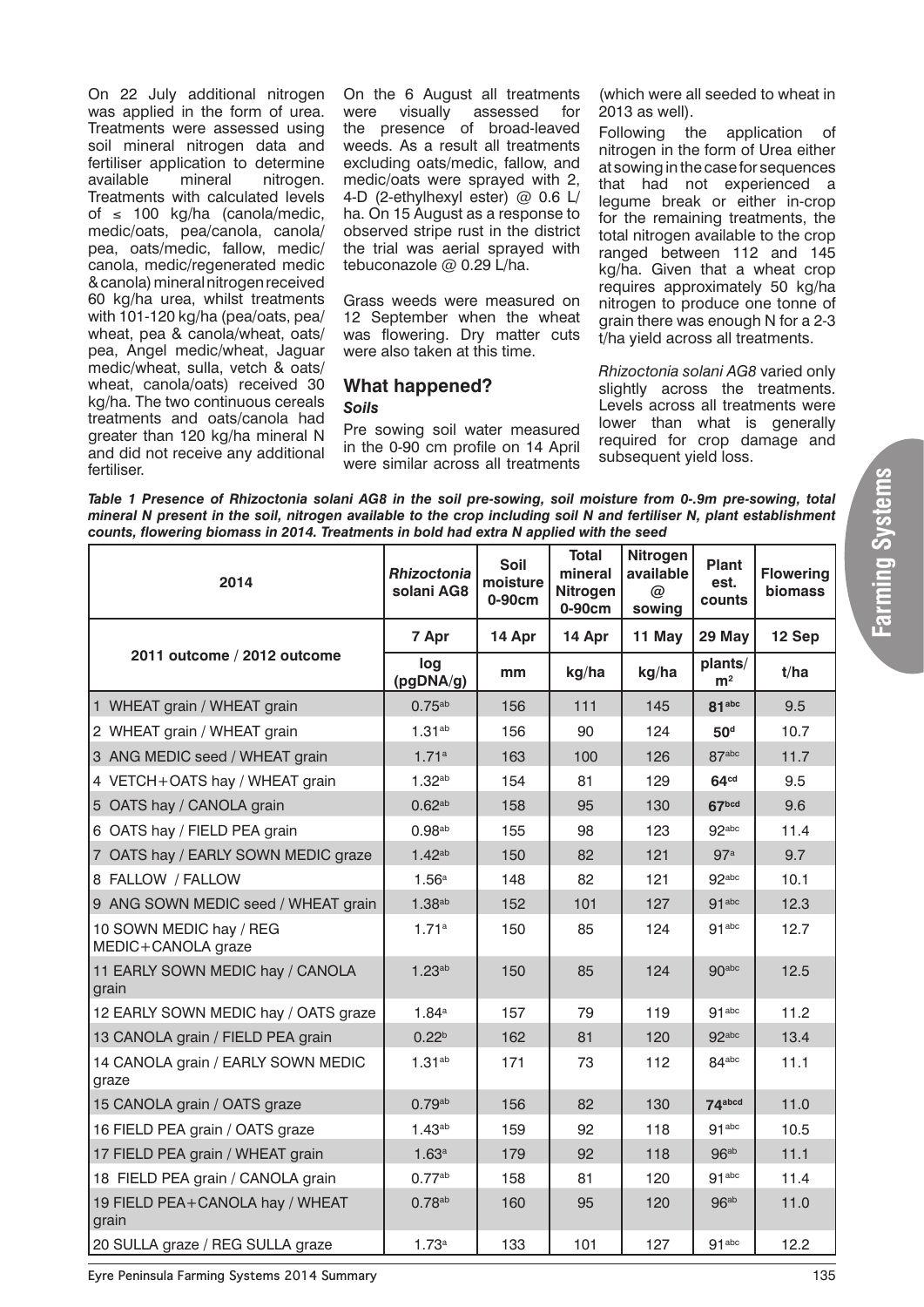### *Production*

Establishment counts trended lower in treatments that had not experienced a legume break throughout the sequence (Treatment no. 1, 2, 4, 5, and 15) because of additional nitrogen in the form of urea applied accidentally with the seed at sowing, which resulted in fertiliser toxicity. Although no statistical differences were observed in the flowering biomass it too has trended lower on those same treatments.

 $\overline{\mathbf{r}}$ 

Despite the use of frequent and expensive grass selective herbicides in the continuous wheat controls (treats 1 & 2), grassy weeds were blowing out in this fourth season, both in the seed reserves in the soil and in the crop itself during the year (Table 2). The only treatments which had kept a lid on grassy weeds started with two years of a non-cereal (treats 8, 10, 14 and 20).

Grain yield of Corack varied from just over 3 t/ha to nearly 4 t/ ha depending on the treatment imposed (Table 3). Quality was largely unaffected by treatment with proteins low (less than 10%) regardless of history and differing N management during the 2014 growing season. A very strong influence on yield of wheat in 2014 was the grassy weed pressure in that treatment. Figure 1 shows that for every 10 grassy weeds in the soil bank, yield of wheat dropped by 200 kg/ha.

|                                                                                                                                                                                                                                                                          | grasses<br>annual<br>Total        | Sep<br>$\frac{2}{1}$        | 61             | $\mathbf{4}$             | 47                 | $\frac{4}{6}$     | 42                | 51      | 74                       | $\frac{3}{2}$    | 45                 | 22               | 29                 | 28                 | 5                  | 22                       | $\frac{8}{1}$      | 28                 | 33                 | 22                | $\frac{8}{1}$         | $\frac{6}{1}$     |
|--------------------------------------------------------------------------------------------------------------------------------------------------------------------------------------------------------------------------------------------------------------------------|-----------------------------------|-----------------------------|----------------|--------------------------|--------------------|-------------------|-------------------|---------|--------------------------|------------------|--------------------|------------------|--------------------|--------------------|--------------------|--------------------------|--------------------|--------------------|--------------------|-------------------|-----------------------|-------------------|
|                                                                                                                                                                                                                                                                          | Oats<br>ż                         | Sep<br>$\frac{1}{2}$        | $\circ$        | 4                        | $\circ$            | ဖ                 | $\circ$           | 0       | $\breve{~}$              | Ю                | $\circ$            | 4                | ო                  |                    | တ                  | Ю                        | LO                 | თ                  | 0                  |                   |                       | Ν                 |
| In-crop counts at flowering plants/m <sup>2</sup>                                                                                                                                                                                                                        | <b>Brome</b>                      | Sep<br>$\frac{1}{2}$        | 38             | 88                       | 35                 | ω                 | 23                | 35      | 56                       | ↽                | 33                 | ო                | ↖                  |                    | ↖                  | က                        | $\circ$            |                    | 25                 |                   | $\overline{C}$        | $\mathbf{\Omega}$ |
|                                                                                                                                                                                                                                                                          | Annual<br>Rye                     | Sep<br>$\frac{1}{2}$        | $\overline{9}$ | $\overline{\phantom{0}}$ | $\overline{ }$     | 86                | $\infty$          | ω       | ဖ                        | 5                | 5                  | $\overline{C}$   | $\mathbf{C}$       | $\frac{5}{1}$      | $\overline{C}$     | $\overline{C}$           | $\overline{ }$     | $\frac{1}{2}$      | က                  | ∼                 | ဖ                     | $\infty$          |
|                                                                                                                                                                                                                                                                          | <b>Barley</b><br>$\dot{\sigma}$   | Sep<br>$\frac{1}{2}$        | 4              | $\sim$                   | 5                  | ↽                 | Ξ                 | ∼       | 5                        |                  | ဖ                  | 5                | $\frac{8}{1}$      | <u>ب</u>           | 5                  | က                        | ∼                  | $\check{~}$        | 5                  | $\overline{4}$    |                       | ပ                 |
|                                                                                                                                                                                                                                                                          | grasses<br>annual<br><b>Total</b> | <sup>=</sup>                | $\frac{9}{1}$  | $\frac{4}{4}$            | N                  | $\overline{9}$    | 14                | Ξ       | 4                        | N                | $\mathbfcal$       | 4                | 5                  | ဖ                  | 4                  |                          | 5                  |                    | $\frac{6}{1}$      | $\frac{2}{1}$     | $\boldsymbol{\omega}$ | N                 |
|                                                                                                                                                                                                                                                                          | Oats<br>¥.                        | $\bar{5}$<br>4              | $\circ$        | $\circ$                  |                    | 0                 | $\circ$           | 0       |                          | 0                | 0                  | 0                | 0                  | 0                  | 0                  | 0                        | 0                  | 0                  | 0                  |                   | $\circ$               | 0                 |
|                                                                                                                                                                                                                                                                          | <b>Brome</b>                      | $\bar{3}$<br>4              | 5              |                          | $\circ$            | $\circ$           | $\circ$           | 0       | 0                        | 0                | 4                  |                  | 0                  | 0                  | 0                  | 0                        |                    | 0                  | 0                  | 0                 | 0                     | O                 |
|                                                                                                                                                                                                                                                                          | Annua<br>Rye                      | $\bar{3}$<br>4              | က              | ဖ                        | $\mathbf{\Omega}$  | $\frac{1}{2}$     | ဖ                 | N       | 0                        | N                |                    |                  | c                  | 5                  | 4                  | Ю                        | N                  |                    | က                  |                   |                       |                   |
|                                                                                                                                                                                                                                                                          | <b>Barley</b><br>$\dot{\sigma}$   | $\bar{3}$<br>4              | Ξ              | $\infty$                 | က                  | ဖ                 | $\infty$          | თ       | 2                        | 0                |                    | N                | ပ                  |                    | 0                  |                          |                    | 0                  | Ξ                  | က                 | 5                     |                   |
| לא האבונה המינוס המוני המוני המוני המוני המוני המוני המוני המוני המוני המוני המוני המוני המוני המוני המוני המו<br>המוני המוני המוני המוני המוני המוני המוני המוני המוני המוני המוני המוני המוני המוני המוני המוני המוני המוני המ<br>Weed seed bank plants/m <sup>2</sup> | grasses<br>annual<br>Total        | <b>May</b><br>$\frac{3}{1}$ | 81a            | 54 <sup>ab</sup>         | 18 <sup>abcd</sup> | 48 <sup>abc</sup> | 47 <sup>ab</sup>  | 17abcd  | 16 <sup>abcd</sup>       | Б <sup>bcd</sup> | 32 <sup>abcd</sup> | 5 <sup>bcd</sup> | 10 <sup>abcd</sup> | 18 <sup>abcd</sup> | 13 <sup>abcd</sup> | შ<br>დ                   | 11 <sup>abcd</sup> | 10 <sup>abcd</sup> | 40 <sup>abcd</sup> | 43 <sup>abc</sup> | 46 <sup>abc</sup>     | 5cd               |
|                                                                                                                                                                                                                                                                          | Oats<br>Š.                        | May<br>$\frac{1}{2}$        | $\circ$        | N                        | $\circ$            | $\circ$           | $\circ$           | 0       | 4                        | 0                | 4                  |                  |                    |                    |                    | 0                        | 0                  | 0                  | 0                  |                   | 0                     | 0                 |
|                                                                                                                                                                                                                                                                          | <b>Brome</b>                      | <b>May</b><br>$\frac{1}{2}$ |                |                          | $\mathbf{\alpha}$  |                   | $\mathbf{\Omega}$ | 0       |                          | $\circ$          | Ю                  | 0                | $\circ$            | 0                  | 0                  | 0                        | က                  | 0                  | $\circ$            | 0                 | 0                     | 0                 |
|                                                                                                                                                                                                                                                                          | Annual<br>Rye                     | May<br>$\frac{1}{2}$        | $\sim$         | $\frac{8}{1}$            | က                  | $\frac{2}{3}$     | $\frac{3}{2}$     | $\circ$ | 5                        | 5                | ဖ                  | И                |                    | $\frac{1}{2}$      | 5                  | $\overline{\phantom{0}}$ | 5                  | 5                  | 4                  | 80                | $\frac{8}{1}$         | $\mathbf{\Omega}$ |
| ann < Meen seen manv ann ag                                                                                                                                                                                                                                              | Barley<br>$\dot{\sigma}$          | Vay<br>$\frac{1}{2}$        | 73             | က္တ                      | $\frac{2}{3}$      | $\mathbf{\Omega}$ | $\overline{5}$    | Ξ       | $\overline{\phantom{0}}$ | $\circ$          | $\frac{8}{1}$      | N                | $\infty$           | ဖ                  | ဖ                  |                          | 4                  | ဖ                  | 36                 | $\frac{1}{2}$     | 28                    | ო                 |
|                                                                                                                                                                                                                                                                          | 2014                              | <b>Treat</b>                |                | Ν                        | က                  | 4                 | LO                | ဖ       | $\overline{\phantom{0}}$ | $\infty$         | ၜ                  | $\overline{C}$   | $\overline{1}$     | $\frac{1}{2}$      | $\frac{3}{5}$      | $\frac{1}{4}$            | $\frac{15}{1}$     | $\frac{6}{1}$      | $\overline{1}$     | $\frac{8}{1}$     | $\overline{9}$        | 20                |

on 12 Sentember 2014 *Table 2 Weed seed bank annual grasses and in crop grass numbers counted at flowering on 12 September 2014*counted at flowering numhare pacun and in cron sassenn Jeiruue Ancy hand Tahla ? Waar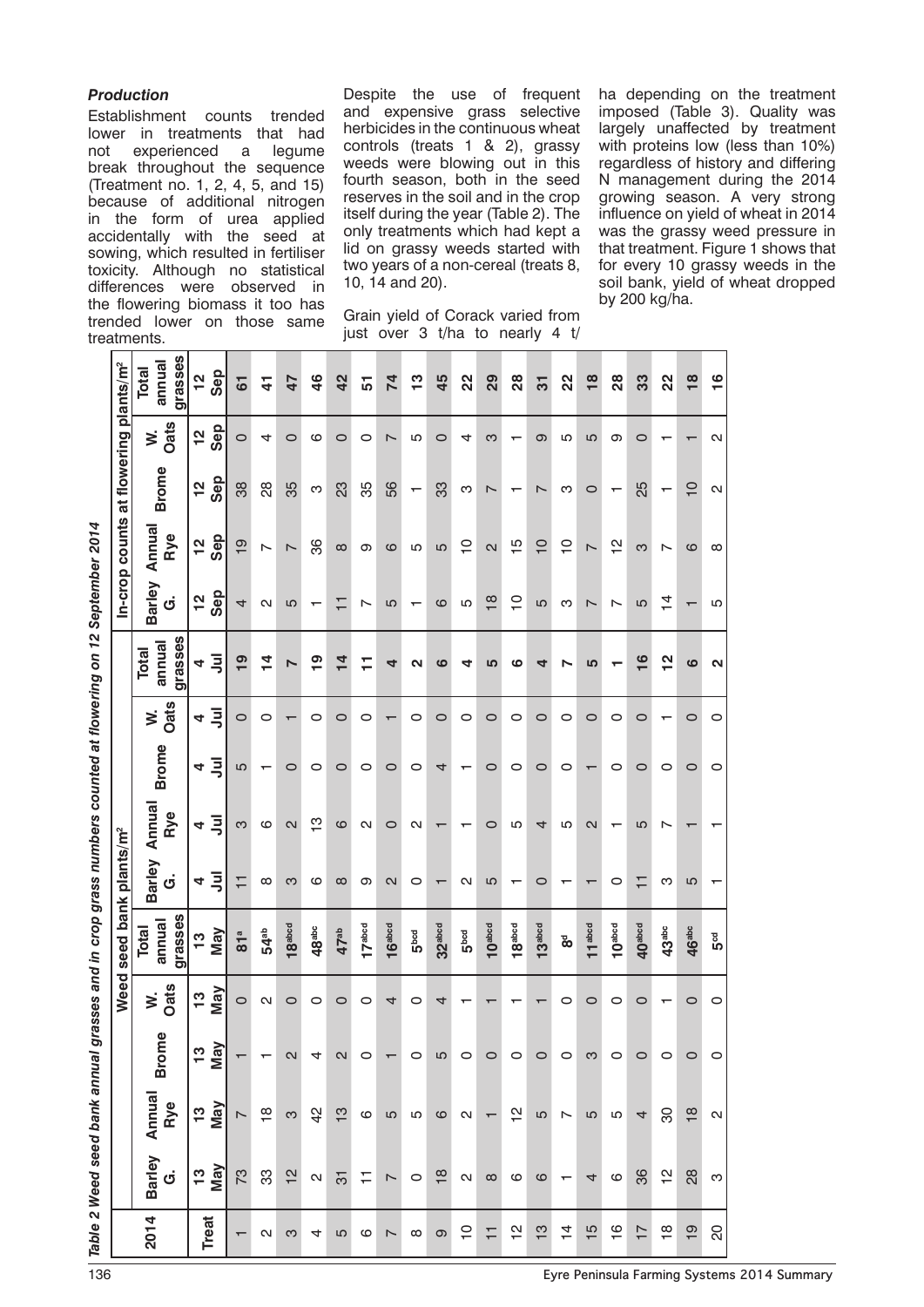| 2011 outcome / 2012 outcome                | Average<br>yield<br>(t/ha) | Average<br>test<br>weight<br>(g/hL) | Average<br>screenings<br>$(\%)$ | Average<br>protein<br>$(\%)$ | Average<br>1000<br>grain<br>weight<br><u>(g)</u> |
|--------------------------------------------|----------------------------|-------------------------------------|---------------------------------|------------------------------|--------------------------------------------------|
| 1 WHEAT grain / WHEAT grain                | 3.3                        | 85.1                                | 3.5                             | 9.2                          | 41                                               |
| 2 WHEAT grain / WHEAT grain                | 3.3                        | 85.2                                | 3.5                             | 9.1                          | 40                                               |
| 3 ANG MEDIC seed / WHEAT grain             | 3.7                        | 85.7                                | 2.9                             | 9.1                          | 41                                               |
| 4 VETCH+OATS hay / WHEAT grain             | 3.4                        | 84.7                                | 3.5                             | 9.8                          | 38                                               |
| 5 OATS hay / CANOLA grain                  | 3.4                        | 85.2                                | 3.3                             | 9.2                          | 41                                               |
| 6 OATS hay / FIELD PEA grain               | 3.5                        | 85.5                                | 3.0                             | 9.1                          | 41                                               |
| 7 OATS hay / EARLY SOWN MEDIC graze        | 3.7                        | 85.8                                | 3.2                             | 9.0                          | 40                                               |
| 8 FALLOW / FALLOW                          | 3.7                        | 86.1                                | 3.0                             | 9.2                          | 42                                               |
| 9 ANG SOWN MEDIC seed / WHEAT grain        | 3.4                        | 85.6                                | 3.0                             | 9.1                          | 41                                               |
| 10 SOWN MEDIC hay / REG MEDIC+CANOLA graze | 3.6                        | 85.5                                | 2.6                             | 9.3                          | 40                                               |
| 11 EARLY SOWN MEDIC hay / CANOLA grain     | 3.6                        | 85.6                                | 2.7                             | 9.4                          | 41                                               |
| 12 EARLY SOWN MEDIC hay / OATS graze       | 3.6                        | 85.4                                | 2.9                             | 9.5                          | 40                                               |
| 13 CANOLA grain / FIELD PEA grain          | 3.8                        | 85.3                                | 2.9                             | 9.4                          | 41                                               |
| 14 CANOLA grain / EARLY SOWN MEDIC graze   | 3.5                        | 85.5                                | 3.0                             | 9.0                          | 41                                               |
| 15 CANOLA grain / OATS graze               | 3.5                        | 85.1                                | 3.5                             | 9.4                          | 40                                               |
| 16 FIELD PEA grain / OATS graze            | 3.8                        | 85.4                                | 2.9                             | 9.2                          | 41                                               |
| 17 FIELD PEA grain / WHEAT grain           | 3.5                        | 85.7                                | 3.3                             | 8.9                          | 42                                               |
| 18 FIELD PEA grain / CANOLA grain          | 3.7                        | 85.5                                | 2.6                             | 9.1                          | 41                                               |
| 19 FIELD PEA+CANOLA hay / WHEAT grain      | 3.6                        | 85.5                                | 2.8                             | 9.2                          | 41                                               |
| 20 SULLA graze / REG SULLA graze           | 3.6                        | 85.2                                | 2.6                             | 9.4                          | 40                                               |



*Table 3 Yield and quality of wheat, 2014*

*Figure 1 Impact of grassy weed pressure on grain yield of wheat in 2014*

# **What does this mean?**

The experience at this trial and several others in the crop sequencing project is that grassy weeds are a very important factor in determining productivity in our low rainfall farming systems and that to have a major and prolonged

impact on grassy weed numbers, a commitment to a two year cereal break is necessary. If at least one of these break years are profitable, then this option can result in substantially better profits over the four year period compared to persisting with continuous wheat.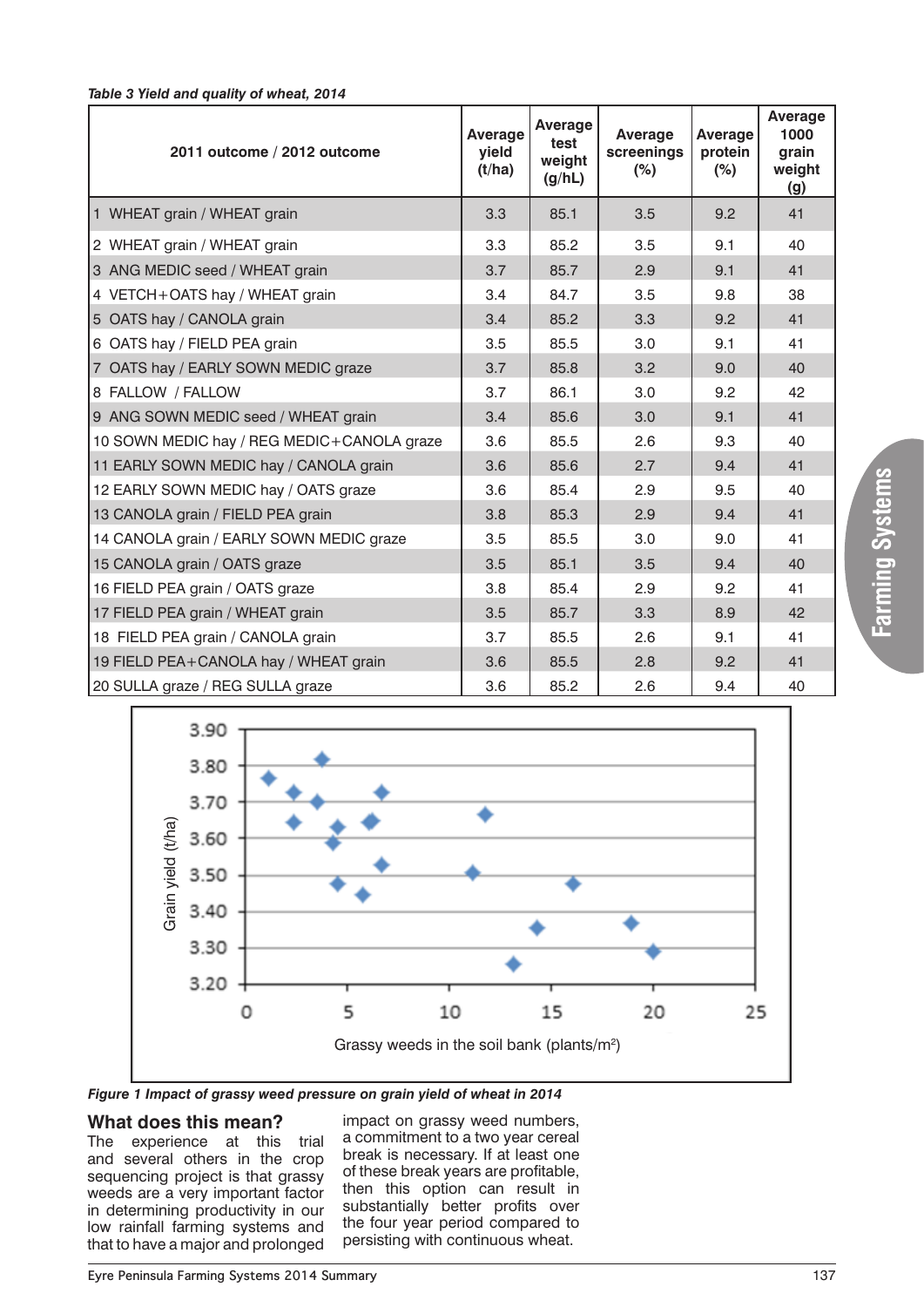|                |                      |                     | 2011        |            |                         |                      |                | 2012             |            |                |               | 2013         |                |            |                | Cumulative                    |              |
|----------------|----------------------|---------------------|-------------|------------|-------------------------|----------------------|----------------|------------------|------------|----------------|---------------|--------------|----------------|------------|----------------|-------------------------------|--------------|
| <b>Treat</b>   | GM<br>(\$/ha)        | <b>Stats</b>        | Crop choice | End<br>use | <b>Treat</b>            | GM<br>(\$/ha)        | <b>Stats</b>   | Crop choice      | End<br>use | <b>Treat</b>   | GM<br>(\$/ha) | <b>Stats</b> | choice<br>Crop | End<br>use | <b>Treat</b>   | cumulative<br>GM (\$/ha)<br>ო | <b>Stats</b> |
| 15E            | 411                  | a                   | Canola      | G&G        | 20E                     | 495                  | ά              | Sulla            | Hay        | $\geqslant$    | 543           | a            | Wheat          | Grain      | 15E            | 1009                          | a            |
| 13W            | 409                  | a                   | Canola      | Grain      | 20W                     | 487                  | α              | Sulla            | Graze      | 13E            | 487           | ಹೆ           | Wheat          | Grain      | 19E            | 926                           | ಇ            |
| 15W            | 360                  | da                  | Canola      | Grain      | 19E                     | 444                  | a <sub>b</sub> | Wheat            | Grain      | 7E             | 475           | abc          | Wheat          | Grain      | 15W            | 913                           | do           |
| 13E            | 343                  | abc                 | Canola      | G&G        | ₩                       | 442                  | Ъ              | Wheat            | Grain      | 55             | 472           | abc          | Wheat          | Grain      | $\geq$         | 907                           | da           |
| $\geq$         | 306                  | abcd                | Oats        | Hay        | 4W                      | 429                  | a <sub>b</sub> | Wheat            | Grain      | $\overline{6}$ | 469           | abc          | Wheat          | Grain      | 20E            | 839                           | abc          |
| $\geq$         | 296                  | abcde               | Wheat       | Grain      | $\overline{9}$          | 422                  | da             | Wheat            | Grain      | ĮΗ             | 459           | abcd         | Wheat          | Grain      | $\leqslant$    | 824                           | abcd         |
| 6W             | 291                  | abcde               | Oats        | Hay        | 17M                     | 413                  | abc            | Wheat            | Grain      | 20E            | 455           | abcd         | Wheat          | Grain      | 18W            | 798                           | abcd         |
| $\geqslant$    | 270                  | abcdef              | Oats        | Hay        | $\gtrapprox$            | 316                  | abcd           | Wheat B          | Grain      | <b>NSI</b>     | 442           | abcd         | Wheat          | Grain      | 20W            | 762                           | abcd         |
| $\geq$         | 266                  | abcdef              | Wheat       | Grain      | $\geq$                  | 295                  | abcde          | Wheat A          | Grain      | 12W            | 441           | abcd         | Wheat          | Grain      | <b>NG</b>      | 748                           | abcd         |
| 14W            | 239                  | abcdef              | Canola      | Grain      | 18 <sub>W</sub>         | 268                  | abcdef         | Canola           | Grain      | 15E            | 440           | abcd         | Wheat          | Grain      | 13M            | 747                           | abcd         |
| 14E            | 233                  | abcdef              | Canola      | G&G        | 10W                     | 251                  | abcdefg        | Reg medic/Canola | Graze      | 14E            | 438           | abcd         | Wheat          | Grain      | 3E             | 743                           | abcd         |
| $\leqslant$    | 159                  | bcdefg              | Vetch/Oat   | Hay        | 16W                     | 221                  | bcdefgh        | Oats             | Graze      | 14W            | 430           | abcde        | Wheat          | Grain      | 16W            | 731                           | abcd         |
| 19E            | 142                  | cdefgh              | Pea/Canola  | Graze      | $\gtrsim$               | 216                  | bcdefgh        | Early sown medic | Graze      | 12E            | 428           | abcde        | Wheat          | Grain      | $\geq$         | 727                           | abcd         |
| 18W            | 122                  | defgh               | Pea         | Grain      | <b>N</b>                | 194                  | bcdefgh        | Canola           | Graze      | 16W            | 426           | abcde        | Wheat          | Grain      | $\geq$         | 722                           | abcde        |
| 5E             | 95                   | defghi              | Oats        | Graze      | 12E                     | 189                  | bcdefgh        | Oats             | Hay        | 18W            | 407           | bcde         | Wheat          | Grain      | <b>N9</b>      | 700                           | abcde        |
| 16W            | 83                   | efghij              | Pea         | Grain      | 15E                     | 158                  | cdefgh         | Oats             | Hay        | $\geq$         | 394           | bcdef        | Wheat          | Grain      | 14E            | 699                           | abcde        |
| $6E$           | $83\,$               | efghij              | Oats        | Graze      | 4E                      | 143                  | defgh          | Wheat            | Hay        | 20W            | 385           | bcdef        | Wheat          | Grain      | 14W            | 688                           | abcdef       |
| 片              | 75                   | fghij               | Oats        | Graze      | 12W                     | 123                  | defgh          | Oats             | Graze      | $\gtrless$     | 385           | bcdef        | Wheat          | Grain      | 片              | 663                           | abcdef       |
| 12W            | -27                  | ghijk               | Medic       | Hay        | 7E                      | 113                  | defgh          | Early sown medic | Hay        | 11M            | 377           | bcdef        | Wheat          | Grain      | $\frac{1}{2}$  | 623                           | abcdefg      |
| ₩              | -36                  | ghijk               | Jag medic   | Hay        | 15W                     | 112                  | defgh          | Oats             | Graze      | $\approx$      | 360           | cdef         | Wheat          | Grain      | 13E            | 622                           | abcdefg      |
| 11M            | 47                   | ghijkl              | Medic       | Hay        | 11M                     | 8                    | defgh          | Canola           | Grain      | 13W            | 355           | cdef         | Wheat          | Grain      | 5E             | 585                           | bcdefg       |
| $\frac{11}{4}$ | 85                   | hijkl               | Vetch/Oat   | Graze      | $\overline{\mathbb{H}}$ | 88                   | defgh          | Canola           | Hay        | 19E            | 340           | defg         | Wheat          | Grain      | ₩              | 571                           | bcdefg       |
| 12E            | $-70$                | hijkl               | Medic       | Graze      | 6W                      | 49                   | defghi         | Field pea        | Grain      | $\frac{2}{1}$  | 340           | defg         | Wheat          | Grain      | 12E            | 546                           | bcdefg       |
| 11E            | $\overline{\varphi}$ | 译                   | Medic       | Graze      | 14 $E$                  | $_{28}$              | efghi          | Early sown medic | Hay        | ₩              | 337           | defg         | Wheat          | Grain      | 12W            | 538                           | bcdefg       |
| 20E            | $-111$               | 函                   | Sulla       | Hay        | 14W                     | $\overline{9}$       | fghi           | Early sown medic | Graze      | 9E             | 314           | efgh         | Wheat          | Grain      | 10W            | 500                           | cdefg        |
| 20W            | $-111$               | 译                   | Sulla       | Hay        | 55                      | $\overset{\circ}{=}$ | fghi           | Canola           | KHH        | <b>N</b>       | 284           | fgh          | Wheat          | Grain      | $11E$          | 456                           | cdefg        |
| 17W            | $-129$               | 区                   | Pea         | Grain      | 13W                     | $-18$                | iqio           | Field pea        | Grain      | $\leqslant$    | 236           | ghi          | K. wheat       | Grain      | 11M            | 429                           | defg         |
| 10M            | $-144$               | $\overline{\times}$ | Medic       | Hay        | $\geqslant$             | $-35$                | Ë              | Fallow           | Graze      | $\ddagger$     | 225           | Ξ            | K. wheat       | Grain      | $\overline{6}$ | 331                           | еfg          |
| 9E             | $-165$               | $\overline{\times}$ | Ang medic   | Hay        | 13E                     | $-208$               |                | Field pea        | Hay        | $\geq$         | 146           |              | K. wheat       | Grain      | 4E             | 306                           | Ģ            |
| $\approx$      | $-275$               |                     | Fallow      |            | 59                      | $-221$               |                | Field pea        | Hay        | $\geq$         | 132           |              | K. wheat       | Grain      | $\geqslant$    | 233                           | g            |

Table 4 Cumulative gross margins of treatments in 2011, 2012 and 2013 *Table 4 Cumulative gross margins of treatments in 2011, 2012 and 2013*